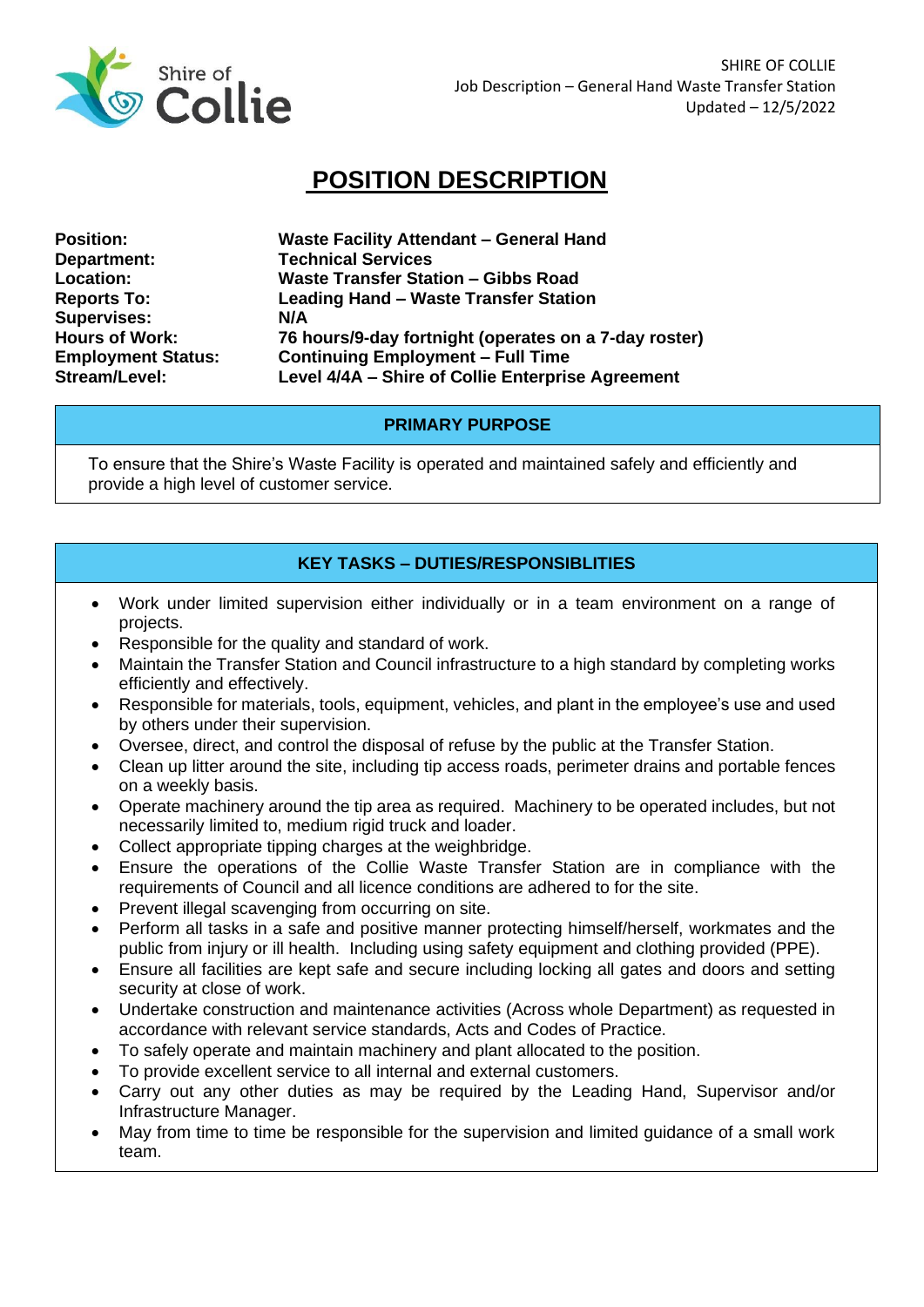

| <b>Personal Qualifications</b>                         |                                                                                                                                                                                                                                                                                                                                                                                                                                         |  |
|--------------------------------------------------------|-----------------------------------------------------------------------------------------------------------------------------------------------------------------------------------------------------------------------------------------------------------------------------------------------------------------------------------------------------------------------------------------------------------------------------------------|--|
| Knowledge, Skills and<br><b>Experience</b>             | Training and experience operator skill level medium high.<br>Multi-function plant and equipment knowledge.<br>Operate machine maintenance and set up.<br>Basic understanding of quality control techniques.<br>Sound knowledge of Council safety policy requirements as they relate to<br>the job being undertaken. Ensure that safe work practices are adhered<br>to.<br>Good written literacy and numeracy skills.                    |  |
| Qualifications                                         | Current valid licence and HR class licence.<br>Good Communication skills.<br>Safety Awareness Card.                                                                                                                                                                                                                                                                                                                                     |  |
| <b>Decision Making &amp;</b><br><b>Problem Solving</b> | Problems at this level require employees to discuss solutions with their<br>Leading hand, Supervisors or Operations Manager.<br>Discuss technical and operational decisions relating to personal work and<br>safety and safety of the public with their Leading Hand, Supervisor or<br><b>Operations Manager.</b>                                                                                                                       |  |
| <b>Training</b>                                        | Willingness and aptitude to undertake further training and professional<br>development to keep abreast of latest technology and practices.                                                                                                                                                                                                                                                                                              |  |
| <b>OHS</b>                                             | Contribute to and provide leadership in the delivery of the Council's Safety<br>& Risk Management Plan.<br>Operate in compliance with OSH&S legislation, regulations, practices and<br>standards.<br>Utilise safe working practices applicable to own work area and practices.<br>$\bullet$<br>Contribute to the identification of hazards and risks and participate in their<br>minimisation and/or appropriate corrective strategies. |  |

| <b>REMUNERATION PACKAGE</b>                                                                                                                                   |                                                                                                                                                                                                                                                                                                                                              |  |
|---------------------------------------------------------------------------------------------------------------------------------------------------------------|----------------------------------------------------------------------------------------------------------------------------------------------------------------------------------------------------------------------------------------------------------------------------------------------------------------------------------------------|--|
| Position                                                                                                                                                      | Waste Facility Attendant/General Hand                                                                                                                                                                                                                                                                                                        |  |
| <b>Employment Category</b>                                                                                                                                    | Continuing Employment - Full Time<br>Clause 7.3.1 Shire of Enterprise Agreement 2017                                                                                                                                                                                                                                                         |  |
| <b>Hourly Rate</b>                                                                                                                                            | \$28.23 per hour (min) up to \$28.97 per hour (max)                                                                                                                                                                                                                                                                                          |  |
| <b>Employment Conditions</b>                                                                                                                                  | Successful applicant must provide vaccination status before commencing.                                                                                                                                                                                                                                                                      |  |
| Superannuation<br><b>Employer Superannuation</b><br>Contribution: depending on<br>employee contribution up to an<br>additional 8% (total contribution<br>18%) | 10% SGC Superannuation (Compulsory)<br><b>Additional Superannuation (Optional)</b><br>Additional Superannuation is optional and can commence at any time.<br>Matching contributions by Council up to 8% subject to salary sacrificing<br>contributions by the Employee (as per the Shire of Collie Collective<br>Agreement 2017 Clause 9.7). |  |